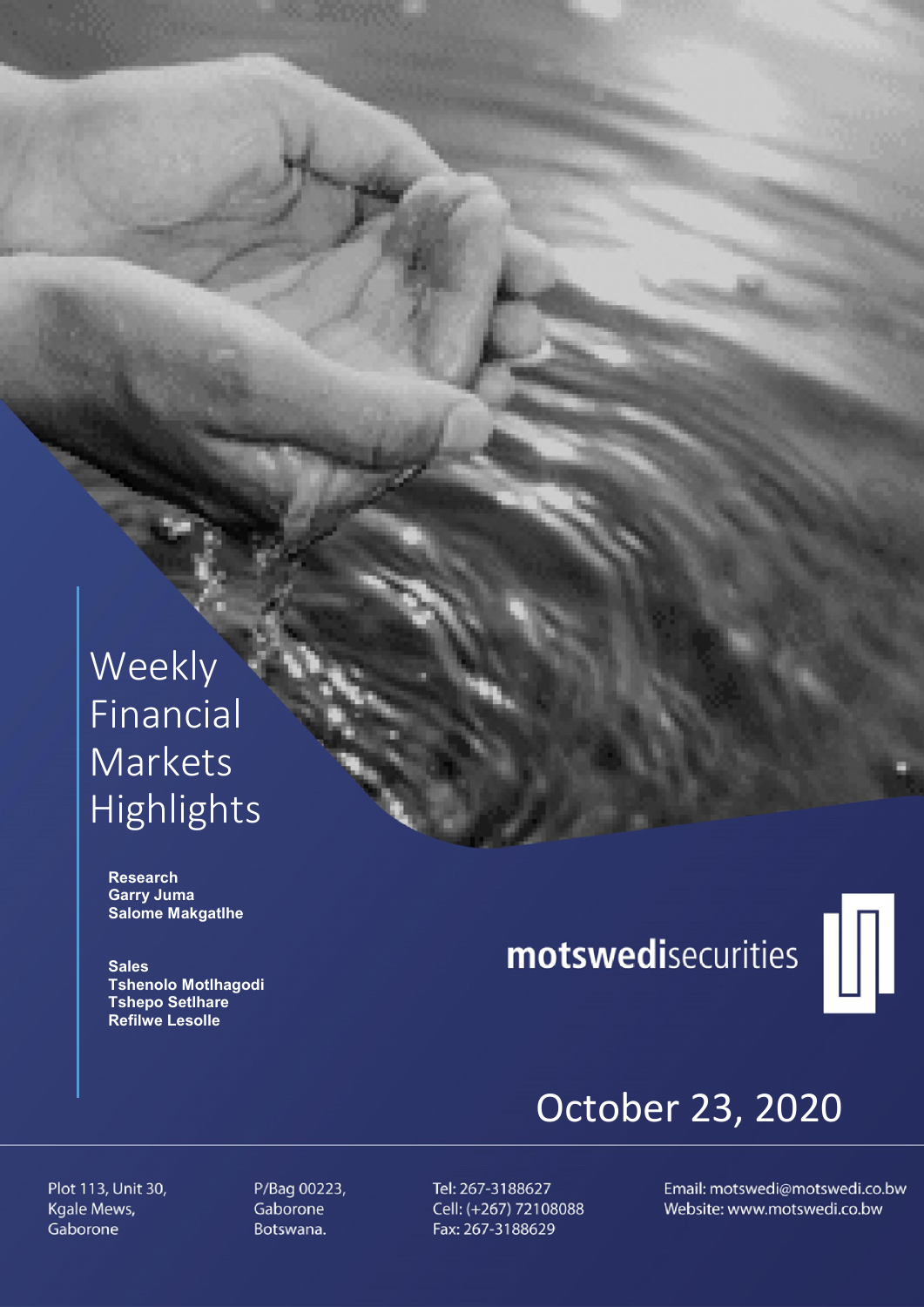

#### 1.0 Local Equity Market…

Choppies swept in at the end of the trading week, to claim the overall liquidity in the market, with trades that crossed 10.4mn shares. This being a little over 70% of the total 14.7mn shares that went through the market in the week. The total turnover was at P11.4mn – a considerable increase from the prior week's turnover of P3.5mn.

Investors continued to offload some positions in Letshego, after qualifying for the Group's 3.9 thebe interim gross dividend (ex-dividend: 19 October 2020). The stock traded 3.95mn shares in the week, with the stock's price remaining unchanged at P0.66/share. Of recent, investors have been holding on to their investments in the Letshego with hopes of finding a better price for their shares. It seems, qualifying for the dividend was a close second in terms of gains from their investments and thus they decided to divest. The stock is currently trailing behind its year opening price, and carries a year to date loss of negative 7%. The net dividend yield is sitting at 16.3%, which is quite high, but owes to the current undervaluation of the stock's price.

Turnstar closed the week 13.6% higher at P2.50/share. The price gain shaved off almost half of the stock's year to date losses, to close at negative 11%. It is worthy to note that this gain in Turnstar was the first positive price movement on the Equity market since the  $7<sup>th</sup>$  October 2020 (about 2 weeks). It would be amiss not to mention that a large chunk of the gains in the week, coincided and sometimes were an effect of transactions by a Director's and an Associate of the same Director's trading. The Direction in question being Turnstar's Group Managing Director.

BTCL continued to cascade lower and lower, as the stock closed the week at a historic low of P0.69/thebe. The stock currently stands with a year to date loss of negative 27.4%. The week's loss has just pipped over the former leader of the losers position (i.e. Minergy with a year to date loss of negative 27.3%). It seems with every passing week, we see the stock touch a new low, which in turn triggers panic selling in its investors.

The BSE indexes gained in the week – a welcome effect of the gain in Turnstar. The Domestic Company Index (DCI) and Domestic Company Total Returns Index (DCTRI) gained 0.39% and 0.63% respectively, with the total returns index boosted by Letshego going ex-dividend on the 19th October 2020. The year to date losses for both indexes were marginally lower at negative 7.87% and negative 3.44% for the DCI and the DCTRI respectively. The FCI was unchanged in the week, as no price movements were noted, nor did any stocks trade on the respective board.

| <b>COUNTER</b>                  | <b>23 Oct</b> | <b>16 Oct</b> | Change<br>$(\%)$ | YTD<br>(% ) |  |  |
|---------------------------------|---------------|---------------|------------------|-------------|--|--|
| TURNSTAR 1                      | 250           | 220           | $+13.6$          | $-11.0$     |  |  |
| BTCL $\downarrow$               | 69            | 72            | $-42$            | $-27.4$     |  |  |
| Source: Motewadi Securities RSE |               |               |                  |             |  |  |

*Source: Motswedi Securities, BSE* 

#### Market Summary – Week ending 23 October, 2020

| No. of Shares Trading    | 14,732,529 |  |
|--------------------------|------------|--|
| Turnover (BWP)           | 11,361,926 |  |
| Turnover (USD)*          | 997,577    |  |
| No. of stocks trading#   | 13         |  |
| No. of stocks advancing# | 1          |  |
| No. of stocks declining# |            |  |
| No. of stocks unchanged# | 71         |  |

*Source: Motswedi Securities, BSE \*US\$/BWP = 0.0878 # = Domestic Main Board*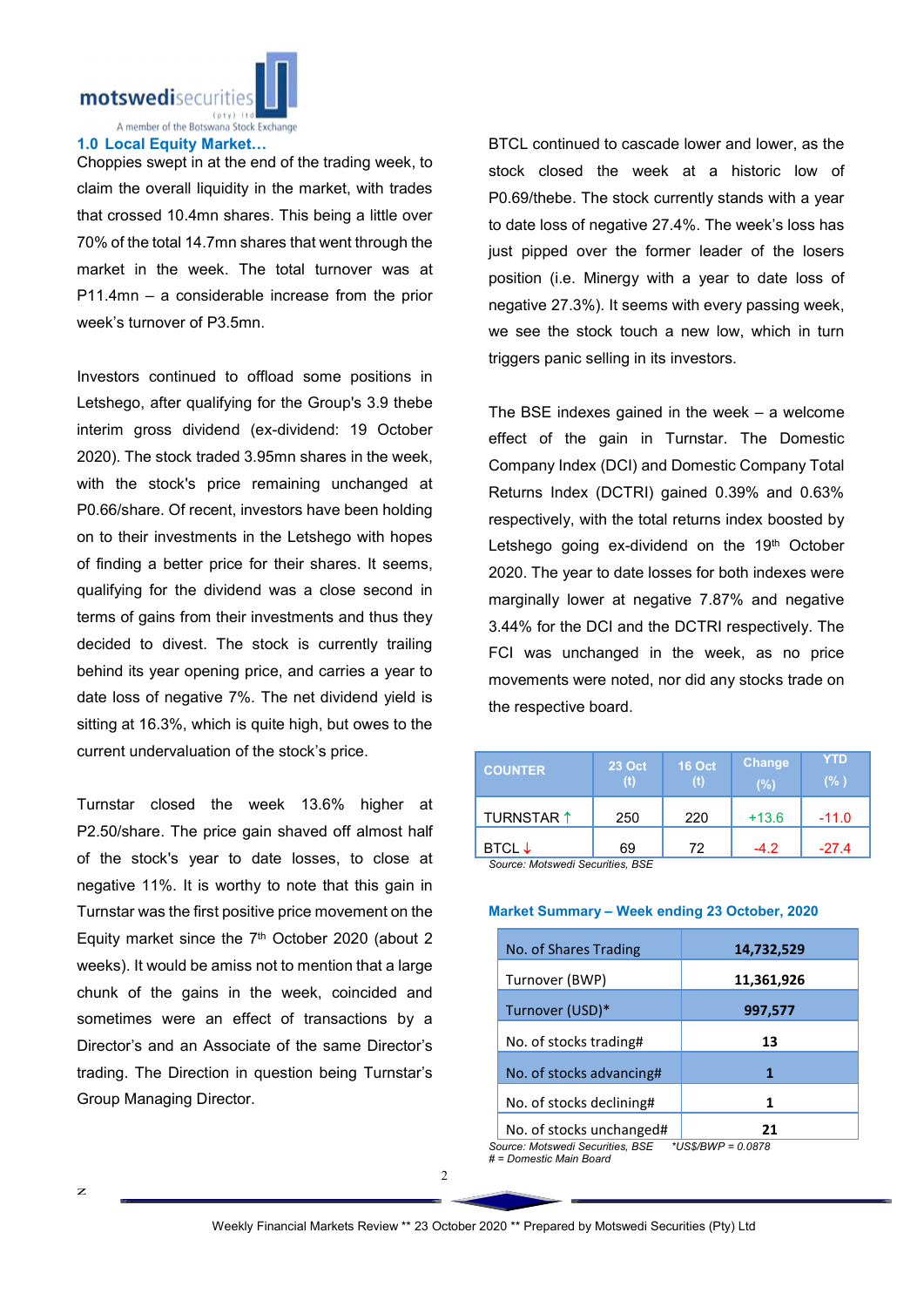

BSE Indices – Week ending 23 October 2020

| <b>DCI Close</b>   | 6,904.49 |  |  |
|--------------------|----------|--|--|
| Weekly Change (%)  | $+0.39$  |  |  |
| YTD Change (%)     | -7.87    |  |  |
| <b>FCI Close</b>   | 1,547.33 |  |  |
| Weekly Change (%)  | 0.00     |  |  |
| YTD Change (%)     | $-0.97$  |  |  |
| <b>DCTRI Close</b> | 1,668.12 |  |  |
| Weekly Change (%)  | $+0.63$  |  |  |
| YTD Change (%)     | -3.44    |  |  |

*Source: Motswedi Securities, BSE*

### 2.0 Company Announcements and Financial **Results**

**Turnstar** published a number of announcements noting transactions by Directors and Associates of Directors. The Group Managing Director (Mr Gulaam H. Abdoola) made an on-market purchase of 4,931 shares between P2.20/linked-unit and P2.40/linkedunit on the 20<sup>th</sup> October. An associate of the Group Director, a day after that, trading 1,000 shares at P2.50/linked-unit.

Choppies held its 2018 and 2019 Extraordinary General Meeting in the week. All the ordinary resolutions were passed in both meetings, although the resolution to receive and approve the Audited Financial Statements and the Auditor's Reports were met with some resistance from voting shareholders. The special resolutions, which require a 75% favourable vote, were not passed with both favourable votes failing to reach the threshold. The special resolution was to ratify the donations made by the Company for both 2018 and 2019.

Company") advised its stakeholders of confirmed  $\frac{3}{3}$ Cresta Marakanelo Limited ("CML or "the

COVID-19 cases amongst some staff members at Cresta Jwaneng Hotel. In liaison with the Ministry of Health and Wellness ("MOHW") and the CML Company Doctor, CML is taking all precautionary measures to protect our staff and guests. The concerned staff members have been quarantined under the supervision of the MOHW as per the health regulations. MOHW is conducting contact tracing and is expected to complete the exercise in the coming days. Subsequent to the safe relocation of the affected parties, MOHW has advised that Cresta Jwaneng Hotel can continue with its normal operations. In an abundance of caution, CML has taken the decision to close Cresta Jwaneng Hotel with immediate effect, while the rest of the staff members will be under self-isolation until they are medically cleared. Further to this, CML has engaged a disinfection agency recommended by the District Health Management Team ("DHMT"), to deep clean and fumigate the entire property. The hotel will reopen on Monday 26th October 2020.

FPC appointed a new director. Mr Rajesh Jayrajh has been appointed to the Board of Directors of Far Property Company Limited (FPC) effective 21 October 2020, subject to approval by shareholders at its next Annual General Meeting of shareholders.

NAP published a trading update. The group expects their profit before tax to be between 25% and 35% (P52mn to P73mn) below the P209mn reported for the prior year, as a result of the impact of the nondistributable components of profit before tax. Profit before tax is therefore expected to between P136mn and P157mn for the year ended 31 July 2020. The audited financial results are expected to be released by the end of October 2020 and the Board will be considering the various valuations and the impact of these on the profit before tax later this month. NAP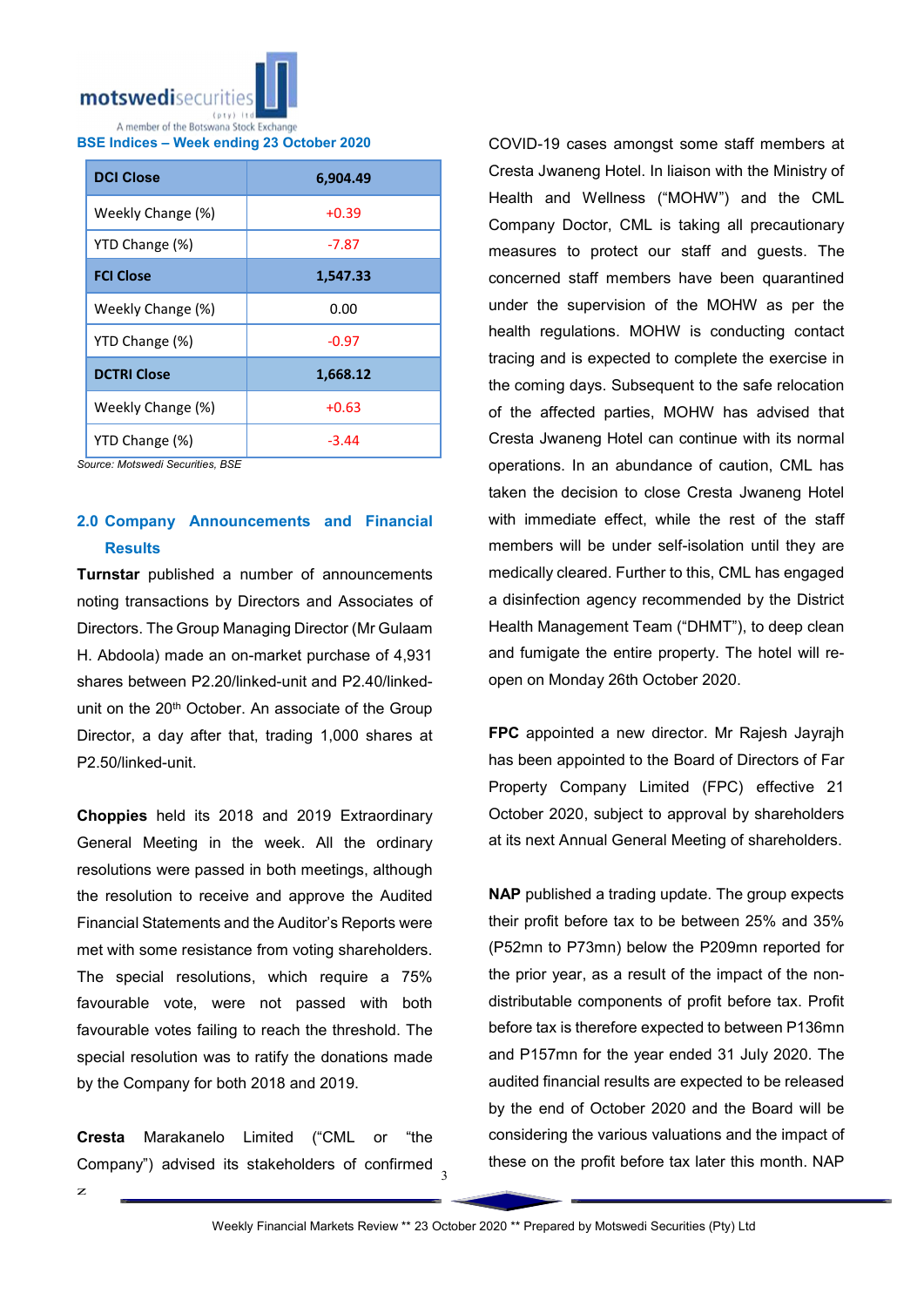

has already declared the full distribution for the year ended 31 July 2020, being 1.1% lower than the 2019 comparative due to the impact of COVID-19.

Anglo American published a production report for the third quarter ended 30 September 2020. Copper production increased by 4% as Collahuasi in Chile increased production by 17% due to ongoing strong performance. PGMs production was broadly flat as a strong performance from the open pit Mogalakwena mine, with 12% higher palladium production, largely mitigated lower production from the underground Amandelbult. In Iron ore, the pipeline inspection and maintenance at Minas-Rio in Brazil was completed successfully and on schedule, with operations restarted in early October. Rough diamond sales improved ahead of the key Q4 holiday selling season for diamond jewellery. Rough diamond production decreased by 4% to 7.2 million carats driven by planned reductions in production to reflect the lower demand for rough diamonds due to the Covid-19 pandemic.

In Botswana, production decreased by 15% to 4.8 million carats due to the planned treatment of lower grade material at both Jwaneng and Orapa, with production targeted at levels to meet lower demand. Namibia production decreased by 43% to 0.2 million carats as the marine fleet suspended production for part of Q3 to reflect lower demand and one vessel was in dock for planned maintenance during the period. South African production increased to 1.2 million carats due to an expected change in ore mix, with more ore sourced from the higher grade material from the last cut of the open pit (rather than from low grade stockpiles) as the mine transitions to the underground. Production in Canada increased by 17% to 0.9 million carats, due to treatment of higher grade material at Gahcho Kué. Demand for

rough diamonds showed signs of improvement in the quarter as Covid-19 restrictions gradually eased in cutting and polishing centres and consumer markets ahead of the key end of year holiday season. Rough diamond sales totalled 6.6 million carats (6.5 million carats on a consolidated basis) (2) from three sights compared with 0.3 million carats (0.2 million carats on a consolidated basis) (2) from two(3) sights in Q2 2020 and 7.4 million carats (7.1 million carats on a consolidated basis) (2) from three sights in Q3 2019.

#### 3.0 Dollar headed for a weekly decline…

The US dollar was headed for a weekly loss, pressured by the possibility of a fiscal stimulus package being approved by Parliament before elections in two weeks. As a result, investors saw this support by the Government in boosting the US economy as a positive sign and thus opted to place their money in riskier assets. This can be seen in the strengthening of the local unit, the rand, and other emerging market currencies, against the US dollar.

The pound was on the backfoot for the week, amid angst on whether the UK will reach an amicable deal with the European Union before the year comes to an end. The last round of talks between the UK and the EU ended without too much progress as the two parties involved cancelled a face to face to meeting. Nonetheless, investors in the sterling pound are expecting some level volatility to emanate from the unit in the short term.

The local unit, for the most part traded mixed against its trading partners. The pula gained as a direct result of the US dollar weakening against its trading partners; this was also the main reason that the pula weakened against the South African rand.

4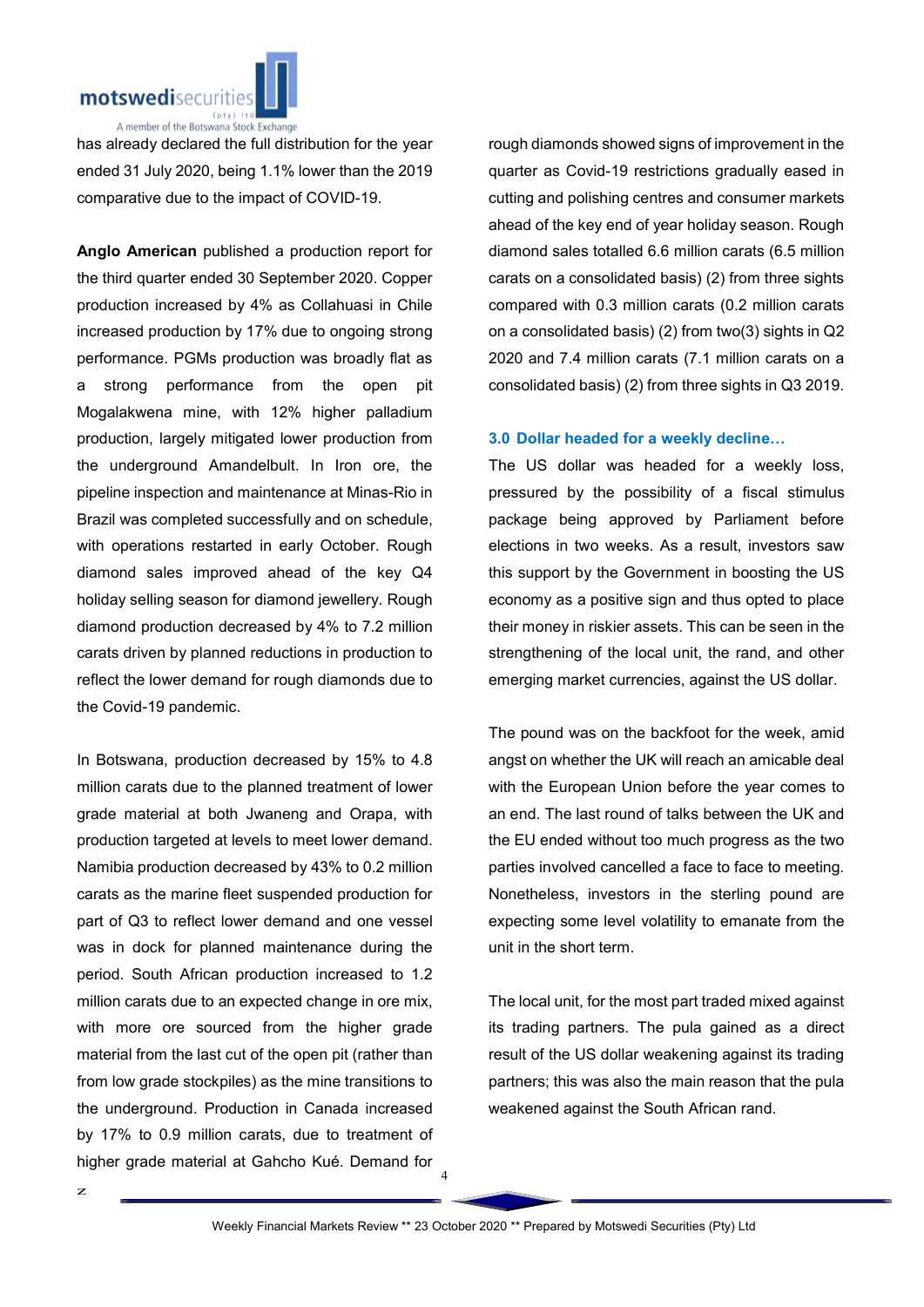

Domestic Exchange rates

| <b>Currency</b> | <b>23 Oct</b> | <b>16 Oct</b> | <b>Change</b><br>(%) | YTD<br>$(\%)$ |
|-----------------|---------------|---------------|----------------------|---------------|
| ↑■<br>US\$/BWP  | 0.0878        | 0.0867        | 1.27                 | $-6.70$       |
| ↓ ⋗≡<br>ZAR/BWP | 1.4291        | 1.4452        | $-1.11$              | 7.49          |
| lo.<br>EUR/BWP  | 0.0745        | 0.0741        | 0.54                 | $-11.31$      |
| 꾉똟<br>GBP/BWP   | 0.0673        | 0.0673        | 0.00                 | $-6.27$       |
| ↑●<br>JPY/BW    | 9.2           | 9.13          | 0.77                 | $-10.07$      |
| CNH/BWP         | 0.5863        | 0.5822        | 0.70                 | $-10.72$      |

*Source: Bank of Botswana*

#### 4.0 Oil prices restrained in the week…

Output and demand pressures continued to weigh on the price of oil in the week. The resurgence of COVID-19 cases in Europe and North America has raised demand recovery concerns, as the affected regions opted to effect lockdown measures to varying degrees that will include movement restrictions. The return of Libyan oil to the platform has also increased overall OPEC output, by around 150,000 barrels per day. The rest of the OPEC+ members have agreed to cut output by about 7.7mn bpd, a deal wherein Libya is exempt, for the time being. Oil was trading 0.63% down for the week, at around US\$42.66/bl.

Gold was supported by some optimism that the US fiscal relief package will come to fruition, or at least part fruition before the US elections in a few weeks. This gain in gold was largely a trigger reaction to the weakening of the US dollar. A weaker dollar bodes well for investors interested in purchasing gold, as it becomes less expensive. Concerns that the COVID-19 pandemic continues to spread in Europe has raised alarms that the region may experience a double dip recession, which increases the possibility of monetary and/or fiscal stimulus by the European Central Bank in the short term. This, of course, lent some support to the yellow metal. At the time of

writing, gold was trading 0.55% up from the prior week at US\$1,909.74/t oz.

Silver and platinum were trading 2.44% and 3.18% higher in the week, with mid-afternoon prices of US\$24.75/t oz. and US\$892.34/t oz., respectively.